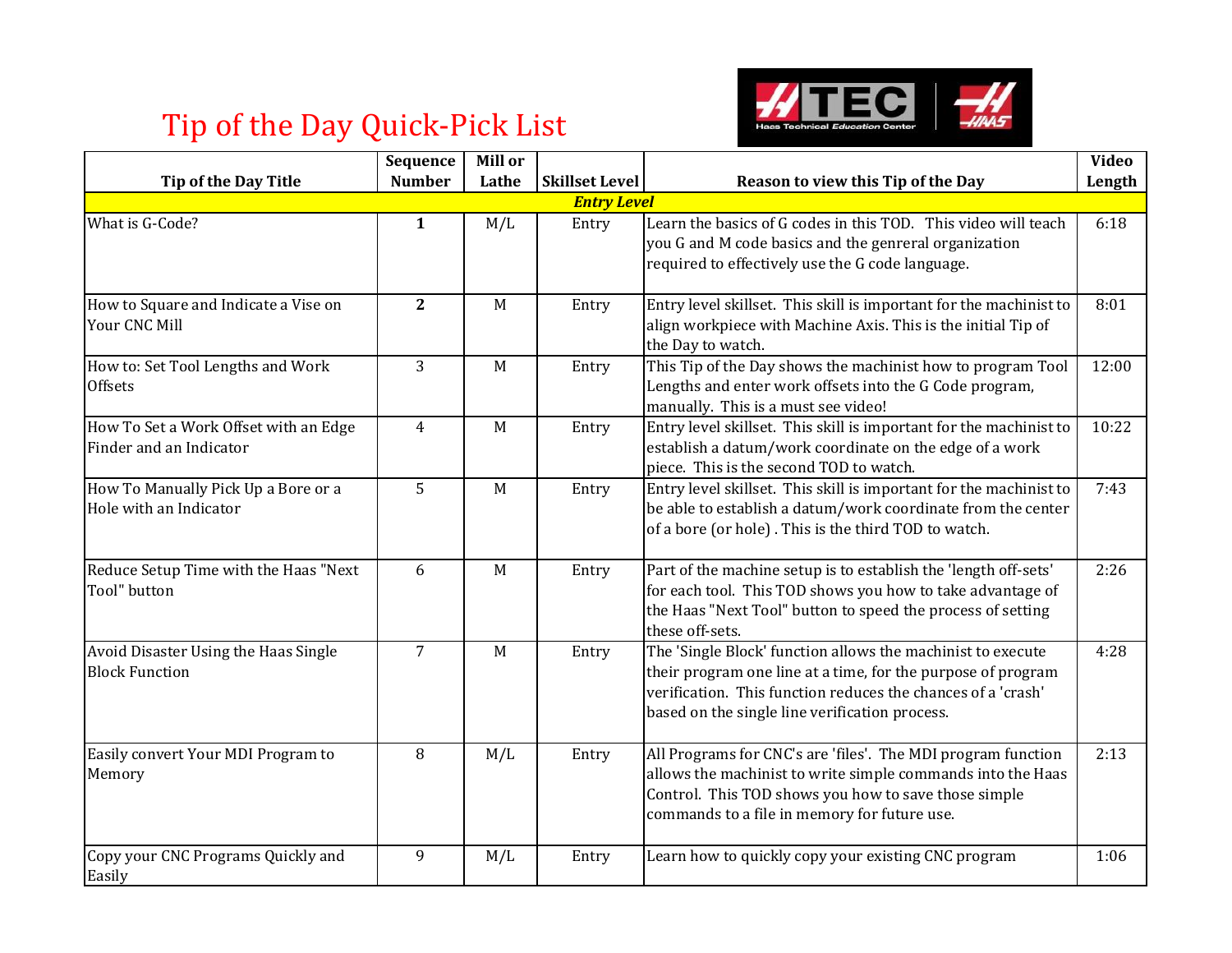|                                                                   | Sequence         | Mill or      |                           |                                                                                                                                                                                                 | Video  |
|-------------------------------------------------------------------|------------------|--------------|---------------------------|-------------------------------------------------------------------------------------------------------------------------------------------------------------------------------------------------|--------|
| <b>Tip of the Day Title</b>                                       | <b>Number</b>    | Lathe        | <b>Skillset Level</b>     | Reason to view this Tip of the Day                                                                                                                                                              | Length |
| Quick and Easy Backup of Your Haas CNC<br>Programs                | 10               | M/L          | Entry                     | As with any computer, you always want to back up your data.<br>This TOD shows the machinist how to simply back-up their<br>programs.                                                            | 3:49   |
| How To Take a Screenshot on Your Haas<br>Control                  | 11               | M/L          | Entry                     | There are many reasons that a machinist may need to 'Take a<br>Picture' of the control screen, such as: service or application<br>trouble shooting. This TOD shows how to take a screenshot.    | 3:39   |
| Easily Program a Tap in Inch Mode on<br>your Haas VMC             | 12               | $\mathbf M$  | Entry                     | This TOD teaches the machinist how to program tapping<br>cycles in 'Inch' mode.                                                                                                                 | 7:25   |
| Easily Program a Tap in Metric Mode on<br>Your Haas VMC           | 13               | $\mathbf M$  | Entry                     | This TOD teaches the machinist how to program tapping<br>cycles in 'metric' mode.                                                                                                               | 7:27   |
| CNC Engrave Made Easy using G47                                   | 14               | M            | Entry                     | This TOD explains how to engrave using the G47 engraving<br>cycles.                                                                                                                             | 4:04   |
| Troubleshoot Your Lathe G71 and G72<br>Roughing Cyles Quickly     | 15               | $\mathbf{L}$ | Entry                     | This TOD provides the solution and a way to troubleshoot an<br>alarm that might occur during lathe roughing cycles.                                                                             | 6:35   |
|                                                                   |                  |              | <b>Intermediate Level</b> |                                                                                                                                                                                                 |        |
| Troubleshoot Your Haas Probe, Part 1                              | $\mathbf{1}$     | $\mathbf M$  | Intermediate              | This TOD dicusses the most common root causes for probing<br>difficulties and how to get the machine back up and running.                                                                       | 7:39   |
| Troubleshoot Your Haas Probe, Part 2                              | $\boldsymbol{2}$ | M            |                           | Intermediate This TOD discusses more probe troublshooting tips.                                                                                                                                 | 6:59   |
| Stringy Chips Wrapped Around Your<br>Tools? Mark has a Solution!  | 3                | M/L          |                           | Intermediate This TOD discusses the problems with chip build up on<br>cutting tools. This video shows the solutions that Haas has<br>created and suggestions to ensure the tools are chip free. | 4:22   |
| Plot Your Cutting Path and Clamp<br>Locations using Your Haas CNC | $\overline{4}$   | $\mathbf M$  | Intermediate              | This TOD demonstrates a simple way to plot out your toe<br>clamp positions on difficult part setups. Also shows how to<br>create a very useful tool for any machinist's tool box.               | 6:55   |
| How Canned Cycles Work with G98 and<br>G99                        | 5                | M            |                           | Intermediate This TOD teaches you how to avoid possible crashes, program<br>efficently by explaining how 'not to cut air' and how to set<br>your return planes from feature to feature          | 7:49   |
| Simple Peck Tapping Using a G84<br><b>Tapping Cycle</b>           | 6                | $\mathbf M$  |                           | Intermediate This TOD explains what peck tapping is and how to peck tap<br>with your Haas Mill.                                                                                                 | 3:11   |
| Faster Tapping with Setting 130-CNC<br>Milling                    | $\overline{7}$   | M            | Intermediate              | This TOD shows how to save valuble cycle time by retracting<br>out of a tapped hole faster than you feed in.                                                                                    | 4:01   |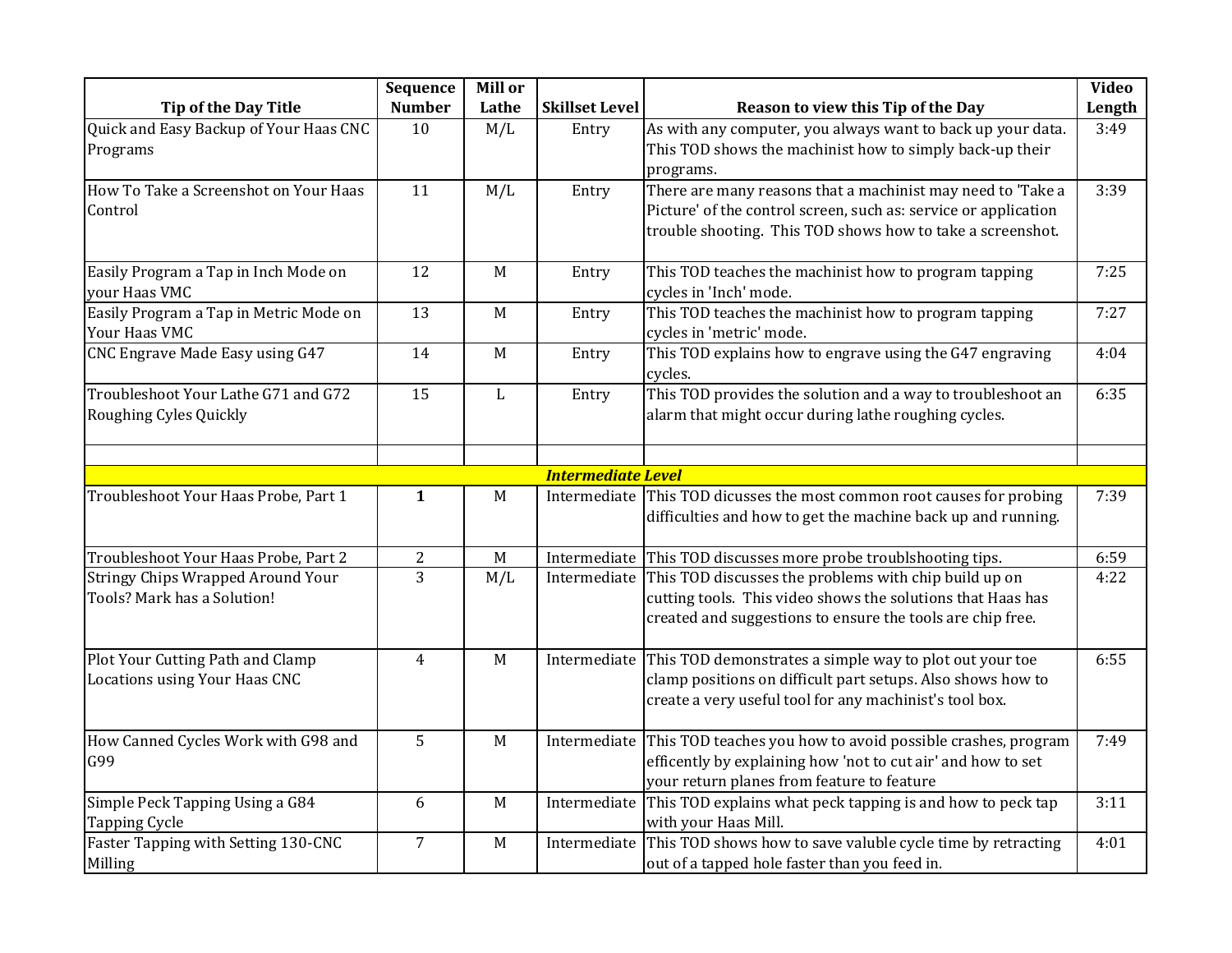|                                               | Sequence      | Mill or |                       |                                                                                                  | <b>Video</b> |
|-----------------------------------------------|---------------|---------|-----------------------|--------------------------------------------------------------------------------------------------|--------------|
| <b>Tip of the Day Title</b>                   | <b>Number</b> | Lathe   | <b>Skillset Level</b> | Reason to view this Tip of the Day                                                               | Length       |
| Easily keep Track of Your Parts using the     | 8             | M/L     | Intermediate          | This TOD explains how to use the the M30 counters on the                                         | 4:23         |
| Haas M30 counters                             |               |         |                       | control to display to total number of parts completed.                                           |              |
| Easily Engrave Sequential Serial Numbers      | 9             | M       | Intermediate          | This TOD explains how to engrave sequecial serial numbers.                                       | 3:32         |
| Easily Cylindrical Engraving and              | 10            | M       |                       | Intermediate This TOD explains how to use the cylindrical mapping                                | 4:44         |
| Machining: Use G47/G107 No CAM<br>needed.     |               |         |                       | function and a rotary to wrap a 2D feature around a<br>cyclindrial part.                         |              |
| Get the Information that you need by          | 11            | M/L     | Intermediate          | This TOD describes how you can customize the timers and                                          | 3:53         |
| customizing your Haas Control Home            |               |         |                       | counters section of the haas control to display whatever                                         |              |
| Screen                                        |               |         |                       | information you woul like.                                                                       |              |
| Save Time on Your Haas Mill by Pre-           | 12            | M       | Intermediate          | This TOD shows you how to save some valuble cycle time with                                      | 3:24         |
| <b>Staging Tools!</b>                         |               |         |                       | a side-mount-tool-changer by pre-staging tools                                                   |              |
| Let Your Haas CNC bring the tools to you!     | 13            | M       | Intermediate          | This TOD explains how to set up the second home option on                                        | 2:50         |
| The Second Home Option.                       |               |         |                       | the Haas control.                                                                                |              |
| Programming Shortcuts on Your Haas            | 14            | M/L     |                       | Intermediate This TOD shows you a few programming tricks that save                               | 2:33         |
| Control                                       |               |         |                       | valuble time and extra key strokes when writing by hand.                                         |              |
| Set Up Live Tools Properly on Your Haas       | 15            | L       |                       | Intermediate Learn how to set up BOT as well as Axial and Radial Live Tools                      | 13:18        |
| Lathe                                         |               |         |                       | on your Haas Lathe. Extensive video!                                                             |              |
| Machining magic: Rotate Your Part with<br>G68 | 16            | M       | Intermediate          | This TOD shows how to use the coordinate rotation and<br>scaling option to simplify part setups. | 4:11         |

| <b>Advanced Level</b>                    |    |     |          |                                                                |      |
|------------------------------------------|----|-----|----------|----------------------------------------------------------------|------|
| How to Command a Safe Tool Change        |    | M   | Advanced | This TOD shows you how to avoid costly errors by using alias   | 5:43 |
| Position to Avoid Fixtures and Rotaries  |    |     |          | codes to create a safe tool change position                    |      |
| Display the Axes You Want to See on Your | 2  |     | Advanced | This TOD shows you how to customize the control screen on a    | 2:29 |
| Haas Control                             |    |     |          | lathe to display all the axes that you care to see.            |      |
| Limiting Block Look-Ahead when using     | 3  | M/L | Advanced | This TOD explains the most import thing you need to know       | 5:15 |
| Macros                                   |    |     |          | when using macros on the Haas control.                         |      |
| Easily Create Your Own Custom M and G    | 4  | M/L | Advanced | This TOD discusses how and why a machinist might want to       | 4:39 |
| Codes                                    |    |     |          | use 'Alias' G and M codes to save themselves time while        |      |
|                                          |    |     |          | programming                                                    |      |
| Use Your Insert Drill as a Boring Bar! 2 | 5. | M/L | Advanced | This TOD shows a simple lathe trick that allows you to use an  | 2:00 |
| operations from 1 Tool!                  |    |     |          | indexable drill as a drill and a boring bar saving set-up time |      |
|                                          |    |     |          | and tools.                                                     |      |